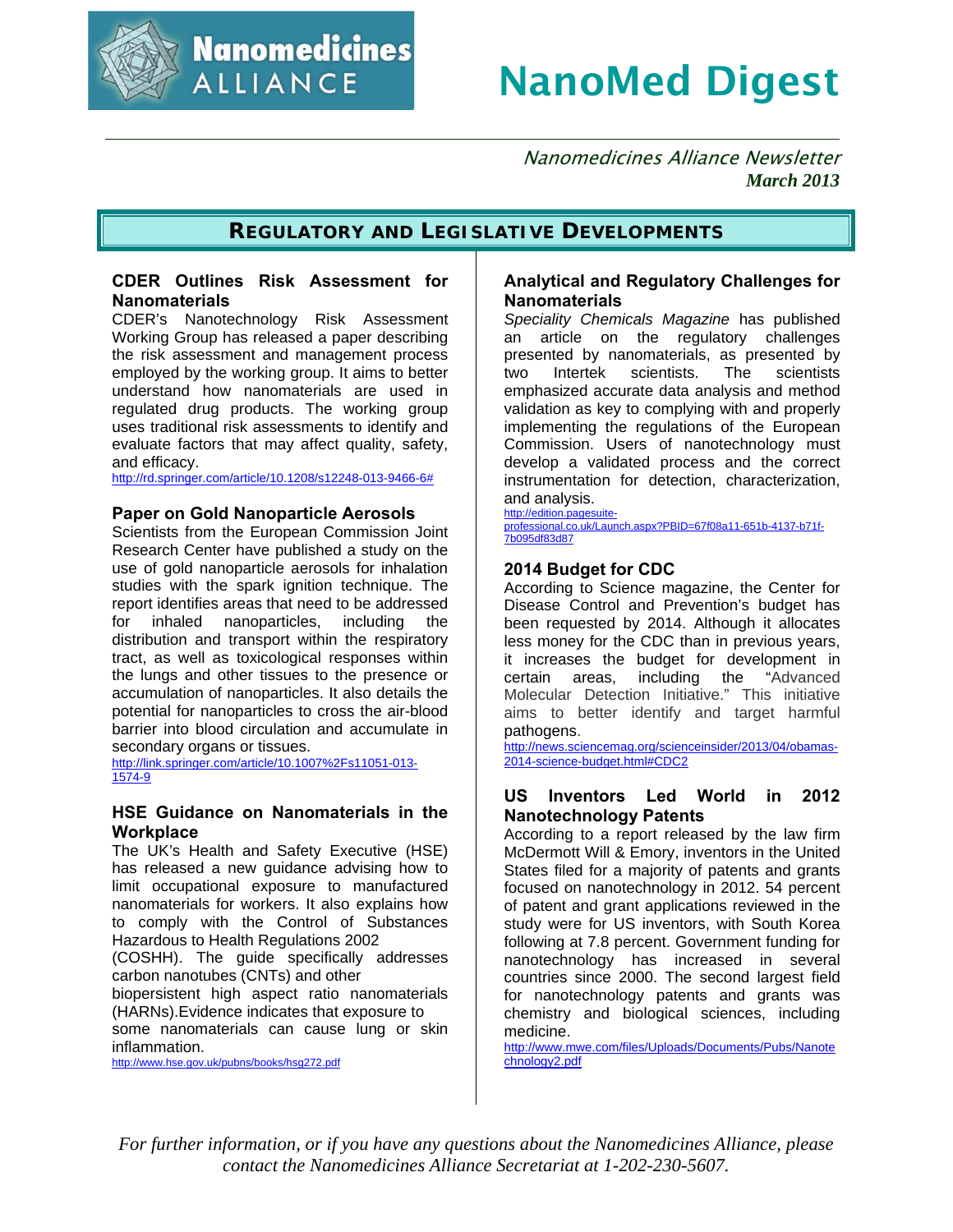#### **Call for Papers: Special Issue "Smart Nanovesicles for Drug Targeting and Delivery"**

The Journal of Pharmaceutics is issuing a call for papers to be published in its special issue "Smart Nanovesicles for Drug Targeting and Delivery" in November 2013. This is an open source, peer-reviewed journal. Possible topics include: surfactant, polymeric, and phospholipid<br>vesicles. catanionic vesicles, exosomes, catanionic vesicles, exosomes, intercellular drug delivery, stimuli responsive carriers, and more. The deadline for submission is July 5.

http://www.hindawi.com/journals/jph/si/580753/cfp/

#### **NCI Office of Cancer Nanotechnology Research Public Discussion Forum**

The NCI Office of Cancer Nanotechnology Research launches a public discussion forum for input on focus and research questions. Ideas must be posted by May 1, 2013, after which the forum will be open for votes on suggestions from the community.

https://nanocancer.ideascale.com/

# **Growth Predicted for US**

#### **Nanotechnology Drug Market Through 2016**

A report from Global Information, Inc. predicts an annual growth rate of 73.97 percent for the nanotechnology drug delivery through 2016, along with an annual growth rate of 84.79 percent in the US in the same time period. Despite this expected growth, one of the main challenges for nanotechnology proves to be rising safety concerns over toxicity.

http://www.giiresearch.com/report/infi264464-globalnanotechnology-drug-delivery-market.html

#### **Nano-Reinforced Polymer Products for Medical Devices**

Foster Corporation has begun to offer "nanoreinforced composites for minimally invasive devices." This increases the structural integrity of the devices while still maintaining thin wall components. This is particularly useful the devices such as catheters. Nanotechnology provides engineers with flexibility, since they can customize the properties of a medical device without altering its base polymer.

http://www.drug-

dev.com/ME2/dirmod.asp?sid=&nm=&type=news&mod=Ne ws&mid=9A02E3B96F2A415ABC72CB5F516B4C10&tier=3 &nid=EE209AF699C44EBCBC787AC8B237EAFC

# **REVIEWS AND OTHER PUBLICATIONS OF INTEREST**

**Effects of Long and Short Carboxylated or Aminated Multiwalled Carbon Nanotubes on Blood Coagulation.** Plos One, February 2013, Vol. 7, (7). Meng Jie, Cheng Xuelian, Liu Jian, Zhang Weiqi, Li Xiaojin, Kong Hua, Xu Haiyan. http://www.plosone.org/article/info%3Adoi%2F10.1371%2Fjo urnal.pone.0038995

**Rational HIV Immunogen Design to Target Specific Germline B Cell Receptors.** Science 1234150, March 2013. Joseph Jardine, Jean-Philippe Julien, Sergey Menis, Takayuki Ota, Oleksandr Kalyuzhniy, Andrew McGuire, Devin Sok, Po-Ssu Huang, Skye MacPherson, Meaghan Jones, Travis Nieusma, John Mathison, David Baker, Andrew B. Ward, Dennis R. Burton, Leonidas Stamatatos, David Nemazee, Ian A. Wilson, and William R. Schief. http://www.sciencemag.org/content/early/2013/03/29/science .1234150

**Mechanism of One-Way Traffic of Hexameric Phi29 DNA Packaging Motor with Four Electropositive Relaying Layers Facilitating Antiparallel Revolution.** ACS Nano, March 2013. Zhengyi Zhao, Emil Khisamutdinov, Chad Schwartz, and Peixuan Guo.

http://pubs.acs.org/doi/abs/10.1021/nn4002775

#### **Quantum dot imaging platform for single-cell molecular profiling.** Nature Communications, 4,

1619, March 2013. Pavel Zrazhevskiy and Xiaohu Gao.

http://www.nature.com/ncomms/journal/v4/n3/full/ncomms26 35.html

#### **Development and in vivo efficacy of targeted polymeric inflammation-resolving**

**nanoparticles.** PNAS, March 2013. Nazila Kamaly, Gabrielle Fredman, Manikandan Subramanian, Suresh Gadde, Aleksandar Pesic, Louis Cheung, Zahi Adel Fayad, Robert Langer, Ira Tabas, and Omid Cameron Farokhzad.

http://www.pnas.org/content/early/2013/03/25/1303377110.a bstract?sid=c523dbc8-6e33-4b3b-bb08-26c93ce3c418

#### **Intracellular Aggregation of Multimodal Silica Nanoparticles for Ultrasound-Guided Stem**

**Cell Implantation.** Science Translational Medicine, Vol. 5 (177), p.177ra35, March 2013. J. V. Jokerst, C. Khademi, S. S. Gambhir, Intracellular Aggregation of Multimodal Silica Nanoparticles for Ultrasound-Guided Stem Cell Implantation.

http://stm.sciencemag.org/content/5/177/177ra35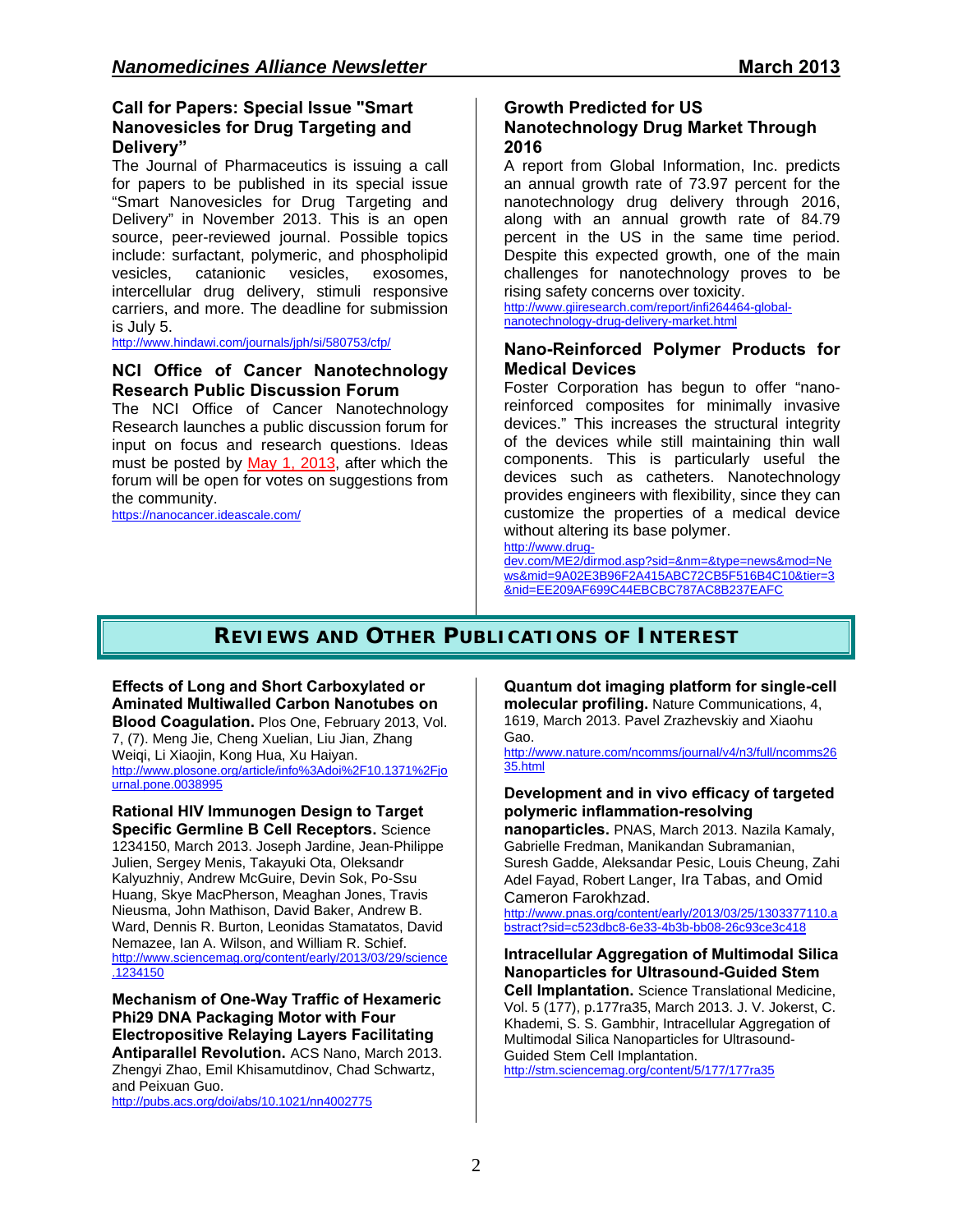**Detecting Lyme disease using antibodyfunctionalized single-walled carbon nanotube transistors.** Science Direct, Vol. 45, pp.163-167, March 2013. Mitchell B. Lerner, Jennifer Dailey, Brett R. Goldsmith, Dustin Brisson, A.T. Charlie Johnson. http://www.sciencedirect.com/science/article/pii/S095656631 3000389

**β-Cyclodextrin-crosslinked alginate gel for patient-controlled drug delivery systems: regulation of host–guest interactions with** 

**mechanical stimuli.** J. Mater. Chem. B, Vol. 1, Issue 16, 2155-2161, February 2013. Hironori Izawa, Kohsaku Kawakami, Masato Sumita, Yoshitaka Tateyama, Jonathan P. Hill, Katsuhiko Ariga. http://pubs.rsc.org/en/Content/ArticleLanding/2013/TB/c3tb0 0503h

**Three-dimensional optical manipulation of a single electron spin.** Nature Nanotechnology, Vol. 8, pp. 175-179, February 2013. Michael Geiselmann, Mathieu L. Juan, Jan Renger, Jana M. Say, Louise J. Brown, F. Javier García de Abajo, Frank Koppens, Romain Quidant.

http://www.nature.com/nnano/journal/v8/n3/full/nnano.2012.2 59.html

**Rewiring DNA Origami.** Science, Vol. 339 no. 6126 pp. 1357, March 2013. http://www.sciencemag.org/content/339/6126/1357.3.full?sid =6c6832fd-6548-49cf-b723-2e2e77d5f530

## **CONFERENCES AND WORKSHOPS**

**Nano 2013, April 22, 2013, Troy, NY Nanotoxicity** Commercialization for nanotechnology http://alumni.rpi.edu/s/1225/2col.aspx?sid=1225&gid=1&pgid  $=1213$ 

**Symposium: Nanotechnology Platformbased Biomarker Assays at 2013 AAPS, National Biotechnology Conference, May 21, 2013, San Diego, CA** 

Nanotechnology in Cancer **Biomarkers** http://www.nxtbook.com/nxtbooks/aaps/nbc2013\_preprogra m/#/0

#### **The Accelerating Development of Difficult-to-Deliver Drugs, June 4-6, 2013, Philadelphia, PA**

Nanomaterial for Drug Delivery Drug Reformulation Imaging Advanced Characterization Delivery Technology

http://www.worldpharmacongress.com/Formulation-Drug-Delivery/

#### **EuroNanoForum 2013, June 18-20, 2013, Dublin, Ireland**

Bionanotechnology Nanomedicines Nanosafety http://www.euronanoforum2013.eu/

**Nanoparticles and Nanotechnology in Medicine 2013, June 19-21, 2013, Milan, Italy Toxicity** Curing Alzheimer's disease Regenerative medicine European legislation http://npmed13.eu/

**Sydney International Nanomedicine** 

**Conference, July 1-3, 2013, Sydney, Australia** Target Delivery Sensing **Diagnostics** Regenerative Medicine Imaging Translational Medicine **NanoSafety** http://www.oznanomed.org/

**Cancer Nanotechnology, July 14-19, 2013, West Dover, VT** Materials synthesis

Characterization **Biocompatibility** http://www.grc.org/programs.aspx?year=2013&program=can

cnano

**6th International Symposium on Nanotechnology, Occupational and Environmental Health, October 28-31, 2013, Nagoya, Japan** Nanomaterial processing and

characterization Health effects and toxicity ADME Environmental toxicity Risk assessment and management http://square.umin.ac.jp/nanoeh6/index.html

# **Carbon-Based Nano-Materials and Devices,**

**November 3-8, 2013, Hualien, Taiwan**  Synthesis of carbon-based nanomaterials Characterization and processing of carbonbased nanomaterials Devices and Applications of carbon-based nanomaterials Multiscale modeling and computation http://www.engconfintl.org/13ap.html